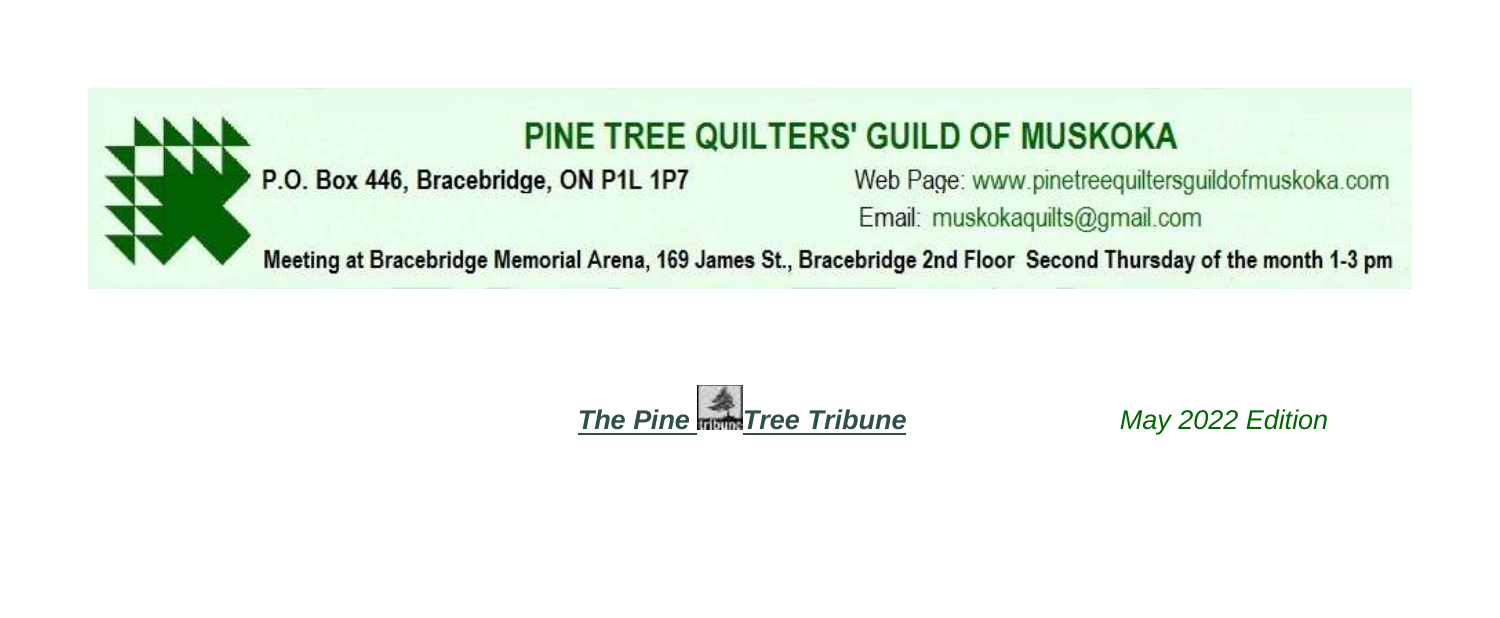



Now that April is in the past, bring on those May flowers! May is also when we celebrate Mother's Day. Hope that all of our members who are mothers get spoiled a little on this special day.

## **Policies & Procedures Document Updated:**

Our Guild's Policies & Procedures document has undergone revision and was finalized at our April Executive Meeting. For those wishing to review the document, you can find it under the Members' Only Portion of our website.

# **Block of the Month:**

Thank you to Barb B. for running the BOM program this year. At our June Members' Meeting, we will get to see some of the finished projects.

### **PTQGOM Quilt Show: June 2023**

It's not too early to start thinking about the projects you will be submitting into our 2023 Quilt Show to be held in June of next year. It has been a long time coming, and is sure to be an outstanding event!

# **President's Challenge: Decorative Pillows**

At our May meeting, we will be showing a slide show of all submissions.

All who attend the meeting will get to vote for their favourite pillow.

To enter your pillow for a chance to win a prize, e-mail a photo of the front and back of your pillow to Dale by midnight, Tuesday, May 10th:

## showandshareptqgm@gmail.com

## **Nomination Committee**

The committee has been working hard to find individuals willing and able to take on a role on the executive. Thank you, Carrie L., Marianne M., and Jan M., for all your hard work. At our Annual General Meeting in June, members will have the opportunity to vote in the new executive for the 2022-23 guild year.

### **Canadian Quilters' Association:**

Let the in-person shows begin! After two and a half years, it's nice to see quilt shows beginning again. Although CQA did have virtual shows, it's not like seeing projects in person. Vancouver is a wonderful setting for the quilt show and sure to be a hit. Hopefully some of our members will have the opportunity to attend. We look forward to hearing all about your experience.



### **Upcoming Events**

| Thurs., May 5th, $@1:00$ p.m.   | <b>Modern Group Zoom Meeting</b><br>at Annie Williams Park,<br>weather permitting |
|---------------------------------|-----------------------------------------------------------------------------------|
| Tues., May 10th, @ 9:00 a.m.    | <b>Executive Zoom Meeting</b>                                                     |
| Thurs., May 12th, $@$ 1:00 p.m. | <b>Members' Zoom Meeting</b>                                                      |

*N.B. Our Members' Meetings* to be held virtually until June 2022 (inclusive).

*Enjoy the Spring weather and do what makes you happy…hiking, gardening, sightseeing, walking, photographing, etc.* 

*Living in Muskoka, we are surrounded by beauty!*



*See you at our next Members' Zoom meeting on Thursday, May 12th @ 1:00 p.m.*

*Suzanne B-R.*  President

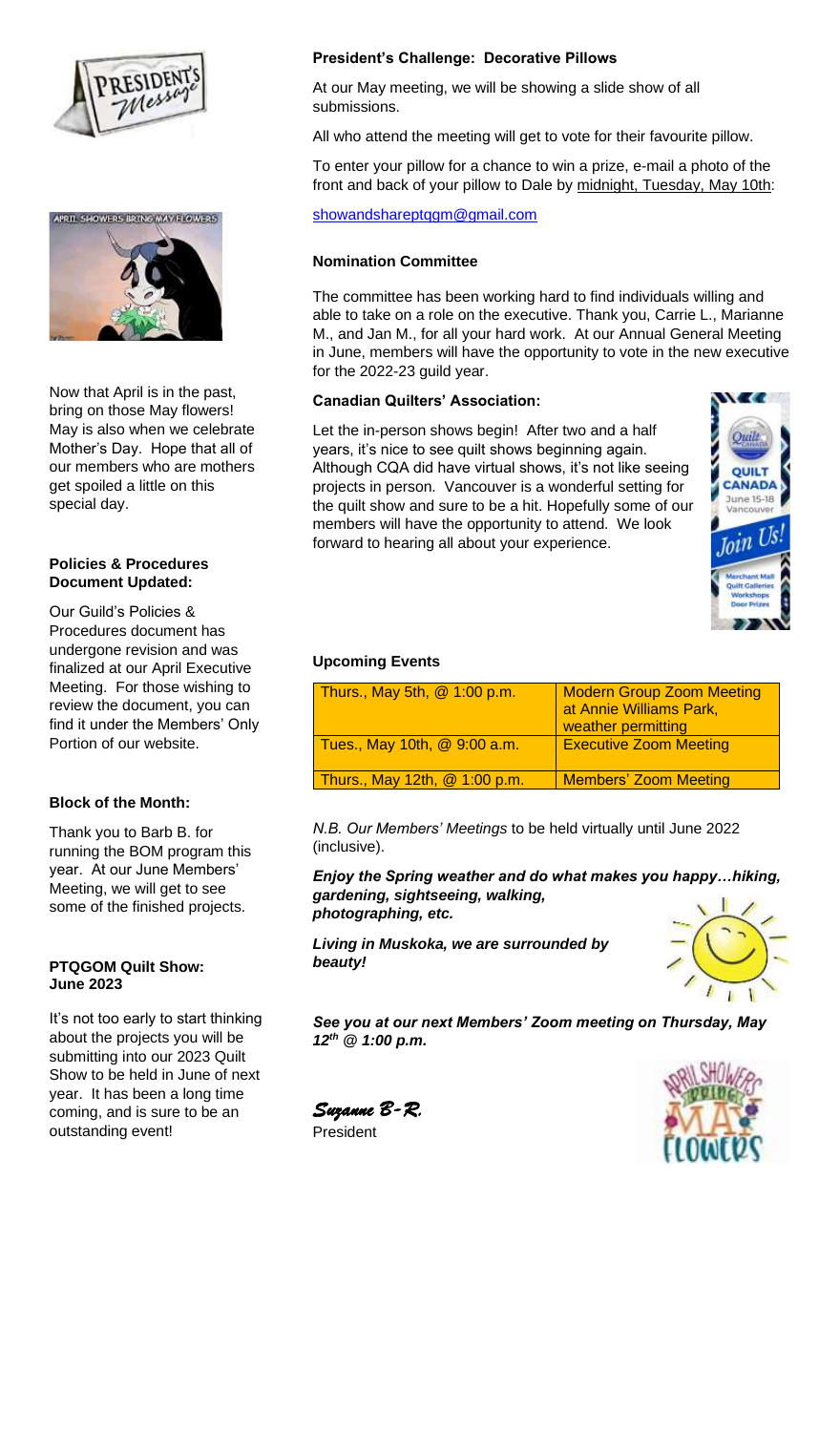# **Membership**

Please be advised that **Membership registration for 2021-22 is now closed**. **Registration for the 2022-23 Guild year will open on July 1st.**

All current Guild members will receive an email blast on July 1<sup>st</sup> outlining the process for renewing your membership for the 2022-23 Guild year. If you know of others wishing to join us, next year, please direct them to our website for updates. .

*Mary W.* 

# **Annual Review of Guild Financials**



It is hard to believe that it's already time to recruit 2 volunteers to review the Guild's books for the 2021-2022 fiscal year. It's our hope again this year that members who haven't reviewed the books previously will step up.

Reviewing the books is an opportunity to contribute to the Guild without having to make a long-term commitment. The review takes place in the summer, typically requires a half day of your time, and can be done at a time convenient to those doing the review. If you are interested in helping out, my contact information can be found on the executive list in the Members Only section of the Guild website.

*Cathy G.* 

**Treasurer** 

# **Program**



Thursday May 12th @ 1:00pm We are pleased to welcome Theresa Buker and Niso Makwa as our May speakers.

Niso Makwa will talk about the 6,000 Orange Ribbon Project that was an art installation at the Silver Bridge last September.

The ribbons and objects that were part of that exhibit are going to be used in creating a Truth and Reconciliation Community Quilt. Theresa and Niso Makwa will be telling us more about the meaning and plans for this project that will welcome indigenous and non-indigenous contributions.

# **June Program**



**Since we are NOT having our traditional potluck lunch this June, we have invited Bonnie Leonard and Donna Milner to make a virtual presentation about Quilts of Valour at our June meeting. It will happen at 1:00 p.m. The Annual General Meeting will take place**

**during the second half of our meeting that day.**

## **Show and Share**

Have you finished any new quilts lately? We would love to see them! Please send pictures to Dale in time for her to add them to the slide show for our guild meeting: showandshareptqgm@gmail.com

## **Up and Coming**

# **Speaker Lineup for the 2022 – 2023 Season**

Pat and Dale will be sharing plans for speakers for the coming year at our May Meeting. If it is safe to do so, seven out of ten meetings will have an in-person component.

The first three meetings of **2023** (January, February & March) will be entirely on Zoom at 1:00pm. Two of the in-person meetings (November & April) will be split meetings. We hope to recruit one of our members to present a couple of their quilts in more detail. We hope for lots of show and share from individual members. We are counting on you to make this great!! The speaker portion of these split meetings will be on Zoom at 7:00 p.m. the same evening.

Your comments and suggestions are always welcome and considered. Send your messages to Dale or Pat or to the Guild email address:

MuskokaQuilts@gmail.com

From your Enthusiastic Program Committee

*Dale M. & Pat W.*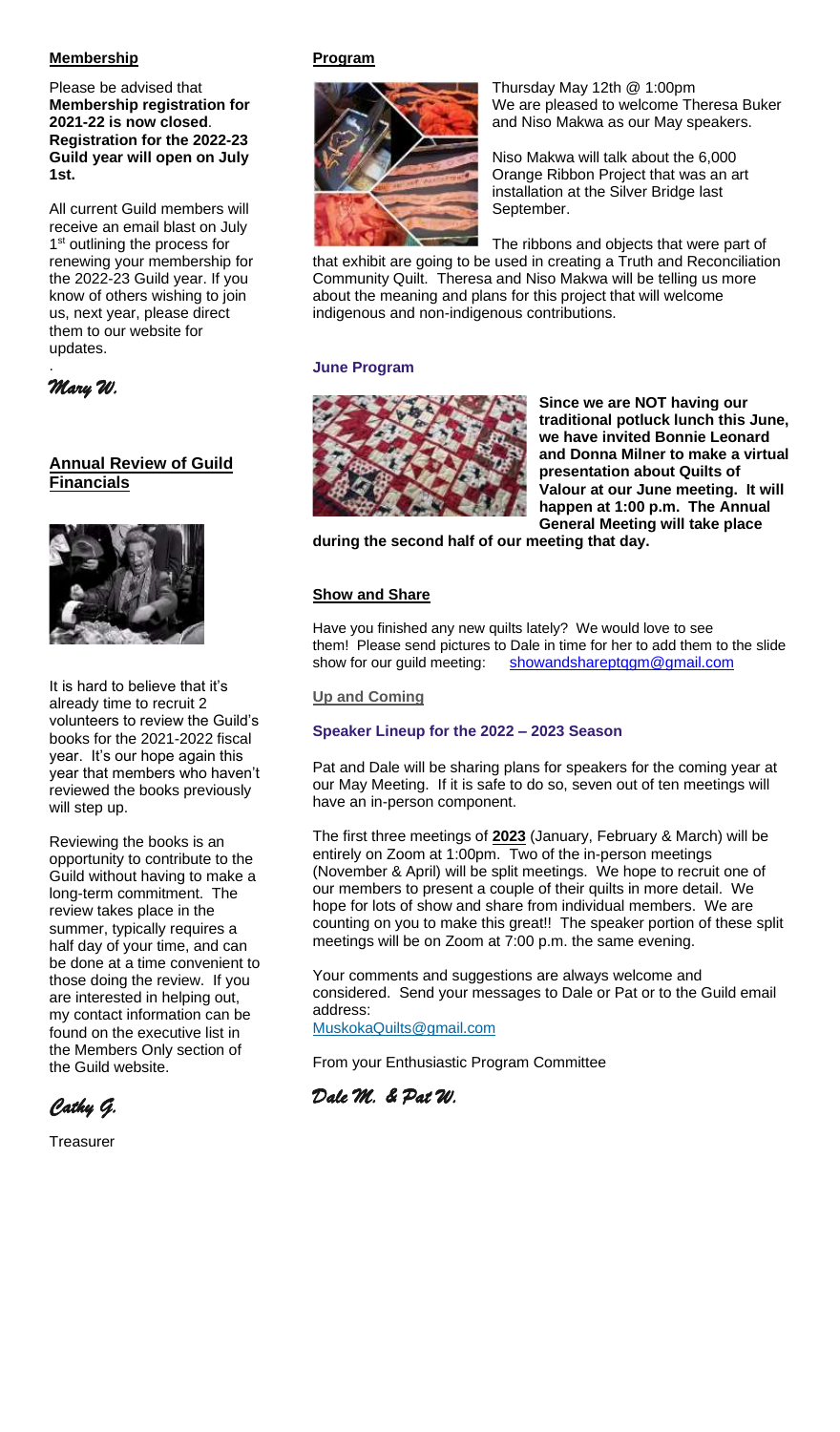# **Outreach**

I would like to thank the Guild members who donated the following quilts to our Outreach stash. These are some of our most recent additions.







# **More Outreach Photos…**













*Andrea O.*

# **In-person Quilt Shows are Back!**